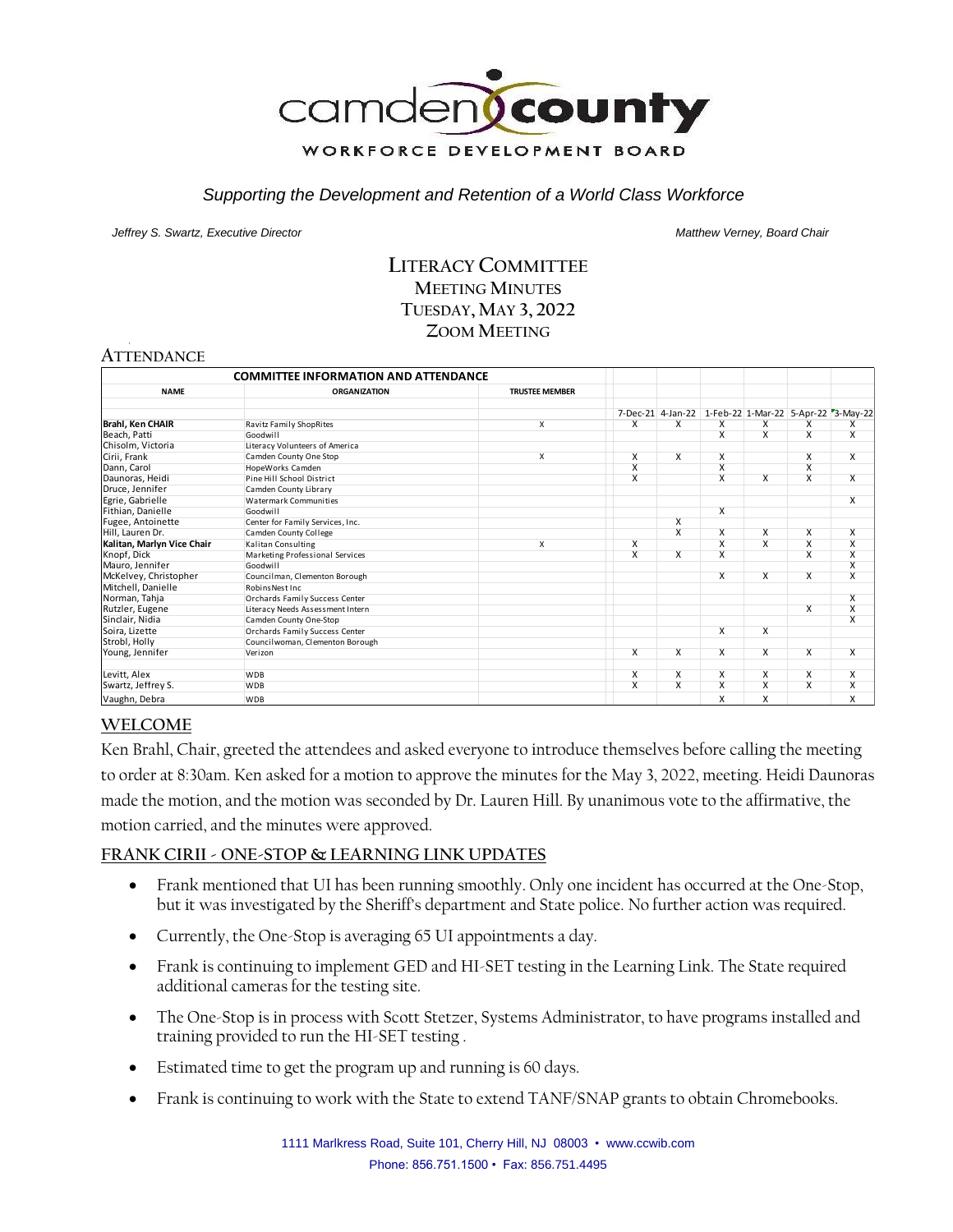- The Chromebooks will be essential in upskilling the youth.
- Frank mentioned all Camden County Libraries offer a rented Chromebook for up to 4 weeks.
- Chromebooks will not have access to Microsoft Office Suite.
- Frank stated this is a pilot program with the Chromebooks and the program will be adjusted where needed.

### **LITERACY NEEDS ASSESSMENT**

Eugene Rutzler, Literacy Needs Assessment Intern, provided an update on his reports for the 2022 Literacy Needs Assessment.

- With the information collected so far, he has constructed several bar graphs and charts. He still needs to add some poverty percentages.
- Eugene asked the committee to review the school lists he provided to confirm additional numbers/percentages.
- Ken is happy with the work being done. He suggested Eugene seek additional Census information, particularly seeing increases in school graduation information in Pennsauken, NJ.

# **CLEMENTON YOUTH JOB FAIR**

- The Youth Job Fair will be held on Wednesday, May 4, 2022,
- With the assistance of Christopher McKelvey, Clementon Councilman, the job fair will be at the Clementon Fire Hall from 3:00pm to 6:00pm.
- Information on services for training and literacy services will be available and the job fair will focus on employment for youth ages 16 to 21.
- Flyers providing information have been distributed to high school guidance counselors and employers for participation interest.
- 14-16 employers indicated they would be present at the job fair.
- Yard signs were purchased to advertise the event.

#### **COMMITTEE UPDATES**

- Dick Knopf asked if there was any literacy plans in place for Ukrainian refugees.
	- Victoria Chisholm, Literacy Volunteers of America, said there has not been a lot of refugees seeking literacy assistance.
	- Victoria has talked to different agencies that are assisting in resettling any refugees.
	- Jennifer Mauro, Goodwill, indicated they are providing ESL training for those who need it.
- Jeff mentioned the Abilities Committee event, "PTSD in the Workplace" scheduled for Tuesday, June 7<sup>th</sup> from 8:30-12:30 at the Camden County Boathouse.
- The June meeting will focus on the Literacy Needs Assessment work with Eugene Rutzler.